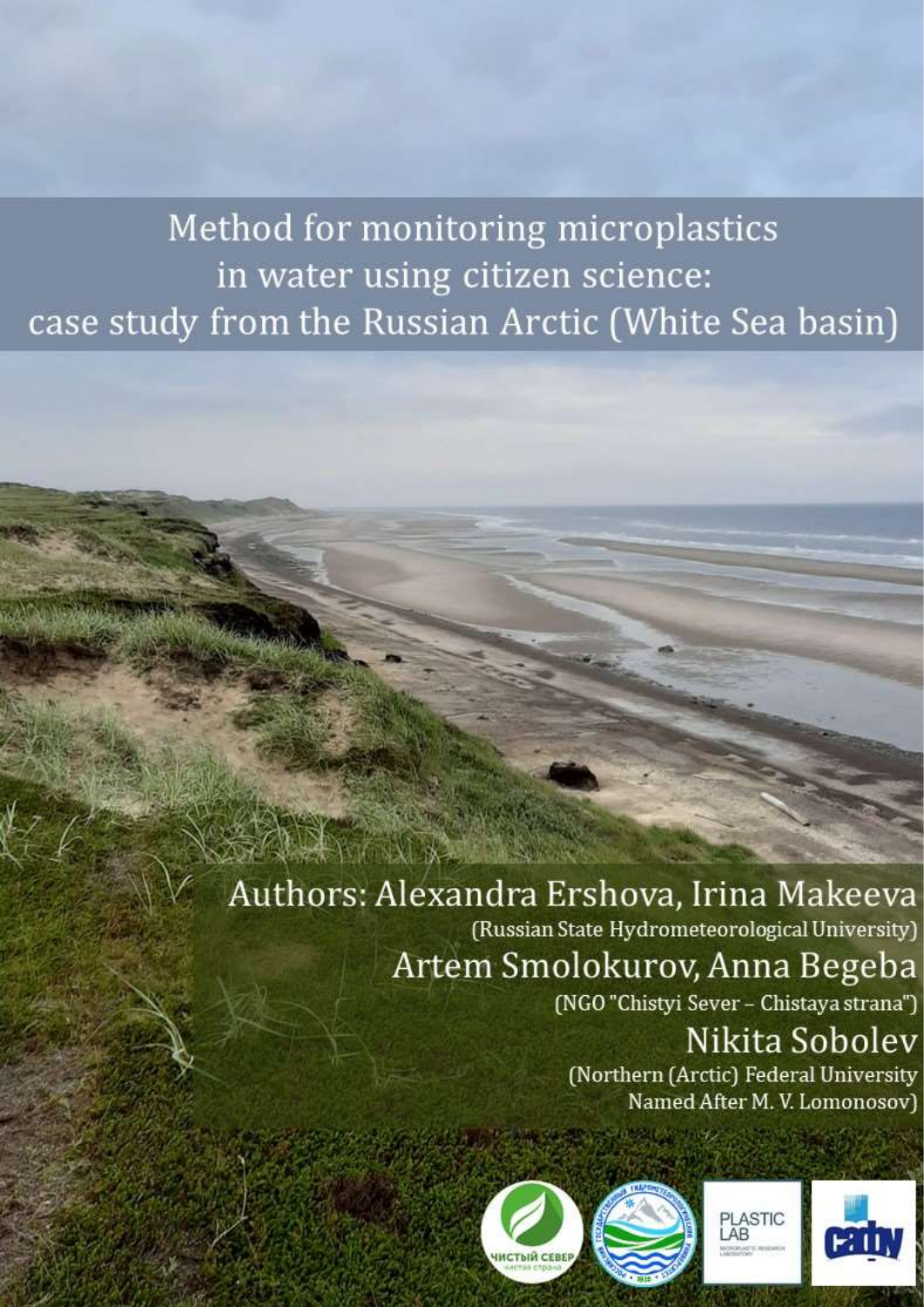## Background

Microplastics – are synthetic polymer particles (fibers, beads, pellets, fragments) less than 5 mm in size.

Microplastics are ubiquitous in all Arctic ecosystems, but our understanding of their abundance, distribution and sources is limited due to the lack of regular monitoring data in this region. Large plastic litter and microplastics including microfibers come in the Arctic from various sources, both with Atlantic currents and local environments. The monitoring of microplastic pollution in the Arctic must be held on a regular basis and citizen-science might be of valuable help for this purpose.

The method was developed in frames of the study held in summerautumn 2020 in Arkhangelsk Region in the Russian Arctic by the members of Arkhangelsk Regional Youth Ecology Public Organization "Clean North-Clean Country", with the assistance of scientists of Russian universities (RSHU and NARFU) and involving over 200 volunteers trained in microplastic sampling and litter separation, and learning about microplastic pollution. The main criteria of selection of sampling sites and monitoring strategy were driven by the accessibility of the shores and by the availability of volunteers from local communities. Sampling points were located at the lake shores and on the White Sea coast with intensive tidal activity. However, one should consider high marshiness of the Arctic shores when they are not accessible and some lakes were eliminated due to their high bioproductivity and phytoplankton abundance.

A **simple, low-cost and easy-to-use microplastics sampling protocol** was tested to be further applied by volunteers in remote Arctic communities.



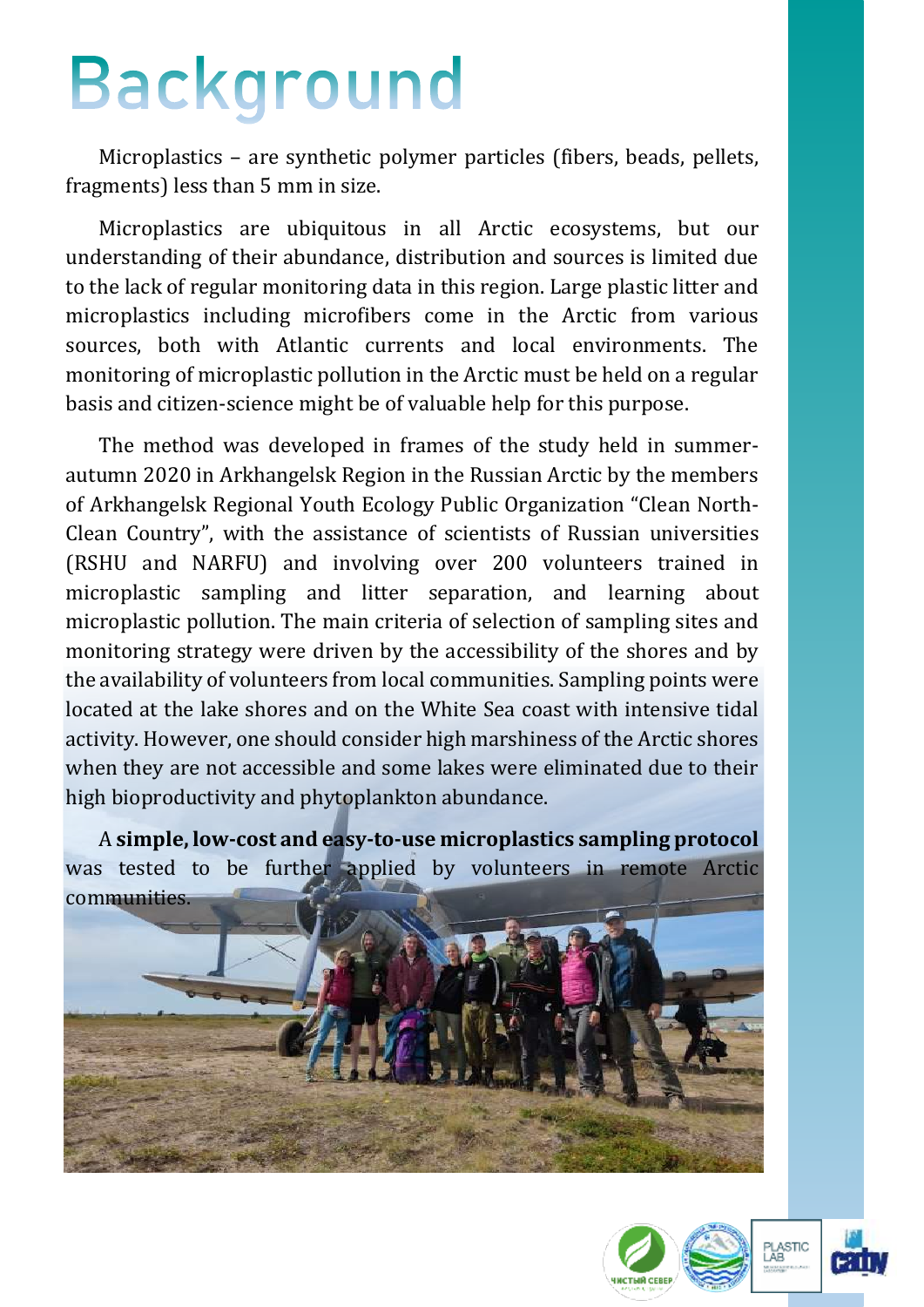# Materials:



### **EQUIPMENT**:

Sampling of water:

- GPS-device
- Camera
- Roulette / folding ruler
- 1 metal bucket (10 L)
- Bright-colored gown
- $\bullet$  2 Sieves (400 μm, 80 μm)
- Metal foil
- Sealed airtight container

Field pre-treatment of sample:

- Tent, metal table and a chair
- Ethanol ( $\approx$ 15 ml per sample) and a syringe
- Distilled water (or MQ) ( $\approx$  500 ml per sample)
- 3 Chemical beakers (glass, 500 ml)
- 2 Wash Bottles (250 ml, 500 ml)
- 1 Can (glass) per sample
- Waterproof pen

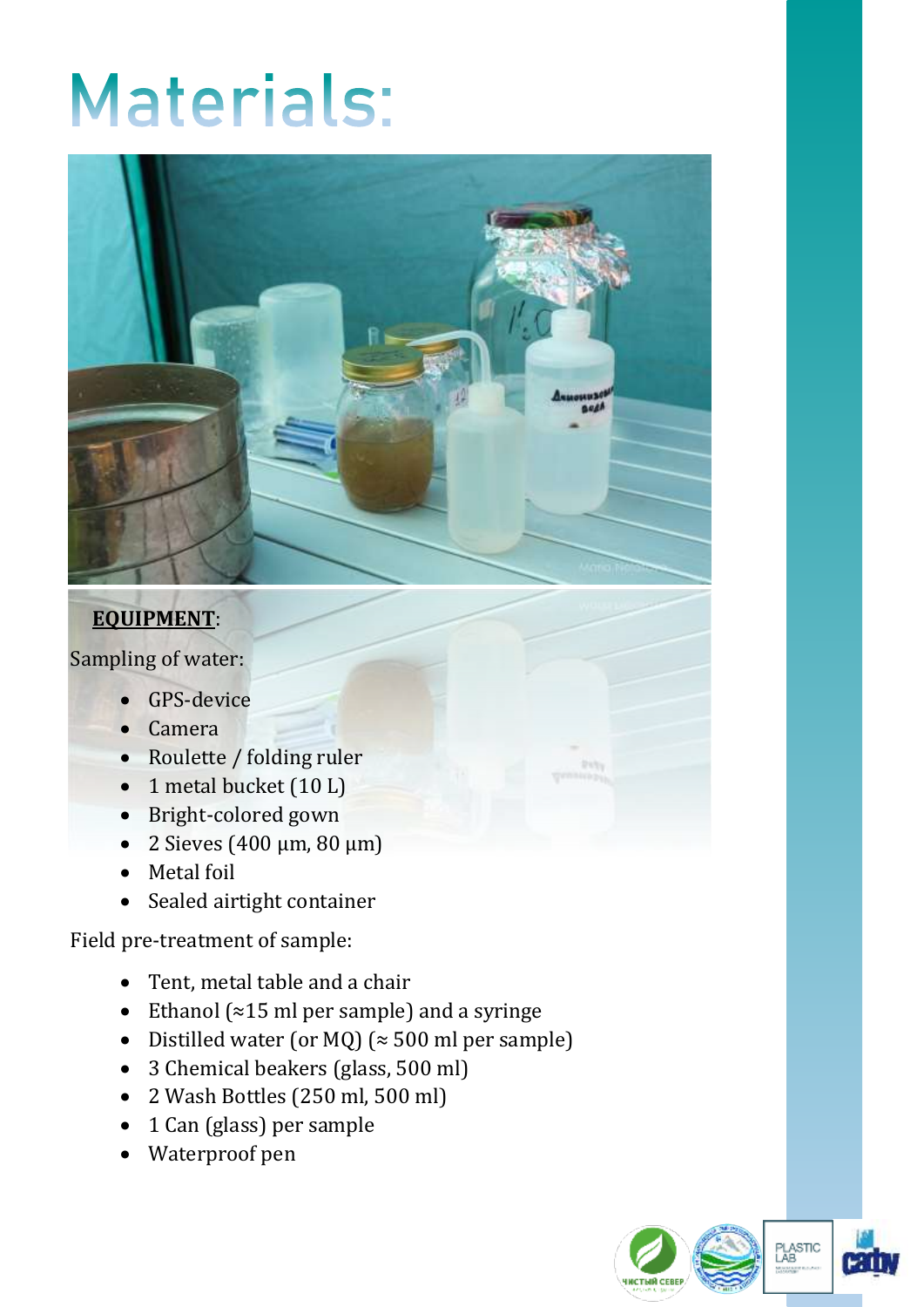# **Preparation for**

## research

Before the expedition it is necessary to complete the preparatory stage on the basis of a specialized laboratory:

- Before the start the laboratory premises are cleaned in order to exclude any source of microplastic contamination of laboratory equipment, furniture and air.
- During the lab work, no other person except the researcher is allowed in the laboratory and all procedures must be done in pressurized by HEPA-filtered air laboratory and laminar flow cabinet in order to eliminate any source of background microplastic particles in the laboratory.
- The researcher works exclusively in a white cotton lab coat and nitrile gloves of a bright and easily identifiable color.
- For the preparation of materials and reagents only glass laboratory glassware is used, which is washed at least three times with deionized water filtered using a membrane filter with a pore diameter of <0.45 µm.
- Before use all reagent solutions are filtered into clean laboratory glassware through a glass filter with a pore diameter of  $< 0.7 \mu m$ .
- To control background contamination 3 blank glass fiber filters are placed near the sample preparation (on three sides of the working area) and analysis spots and are controlled every day for any contamination. The filters are then analyzed in the same way as the samples themselves (under a microscope and, if particles are present, with an IR spectrometer).
- All laboratory utensils and equipment for field research must be made of metal and glass materials.
- Jars for samples storage, reagents, as well as field work instruments must be entirely prepared in the specialized laboratory before the field work.

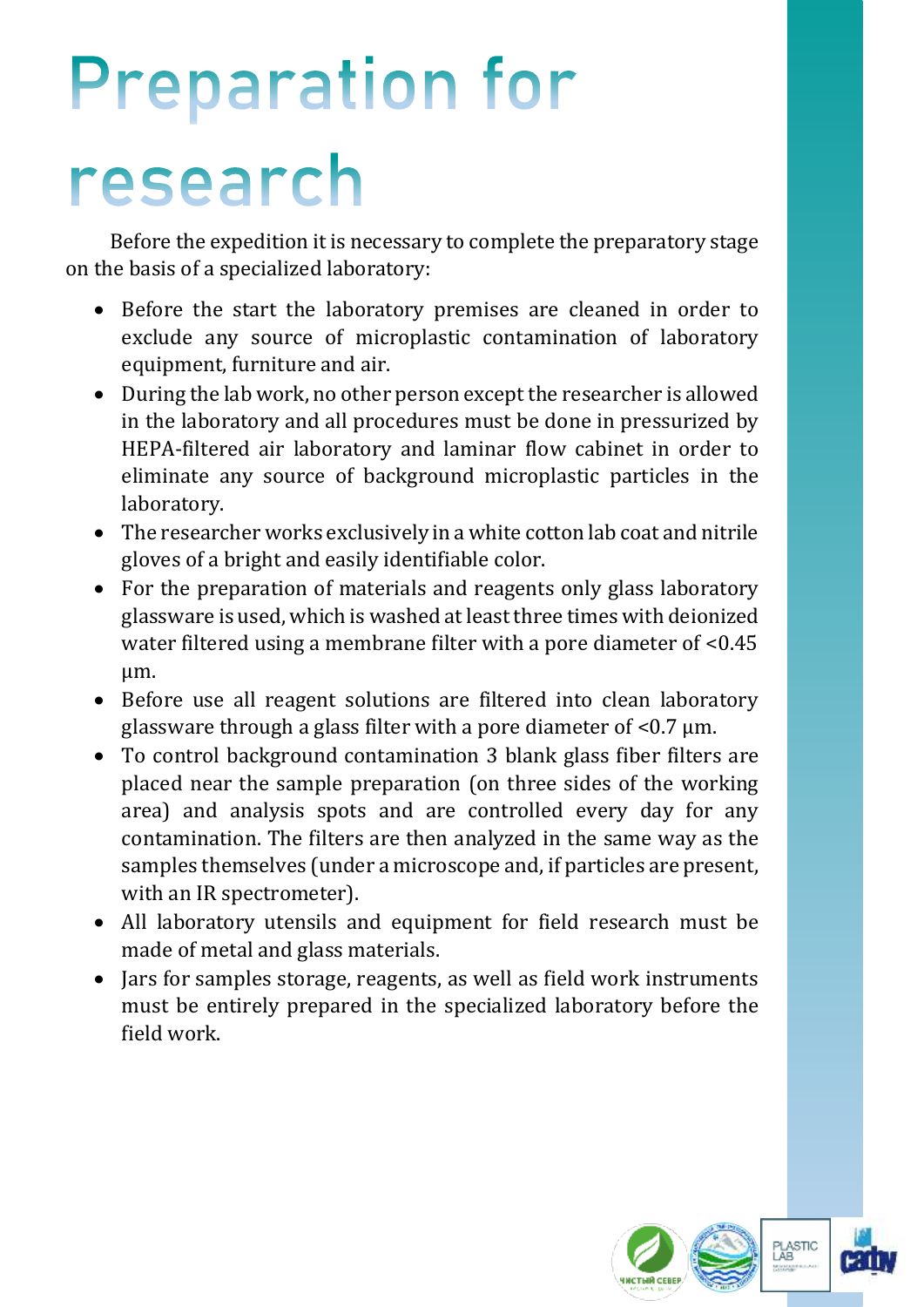# **Sampling Scheme**

### Sampling in the field

The sampling spot must be GPS-registered and pictured by a camera. Also, any potential litter or plastics sources must be registered (landfills, sewage outlets etc.)

To carry out the field work you need at least 2 people dressed in a work uniform (preferably bright-colored gown to be easily distinguished when sample processing). One volunteer holds a calibrated metal bucket, and another - 2 metal sieves. Sampling is carried out in the coastal zone of the water area. The sample is taken at a distance of at least 10 meters from the water line from a depth of at least 0.5 meters (Figure 1). Before the start the metal bucket is washed with water from the sampled water body with a volume of at least 50 liters. The system of 2 metal sieves should be prepared for work in the field laboratory (washed with distilled (MQ) water). One volunteer takes water upstream, then the water is filtered through a sieving system  $(400 \mu m)$  sieve above the 80  $\mu$ m sieve) and is drained downstream. For one sample 500 liters of water are filtered.



*Figure 1. A) Side view; B) View from the shore*

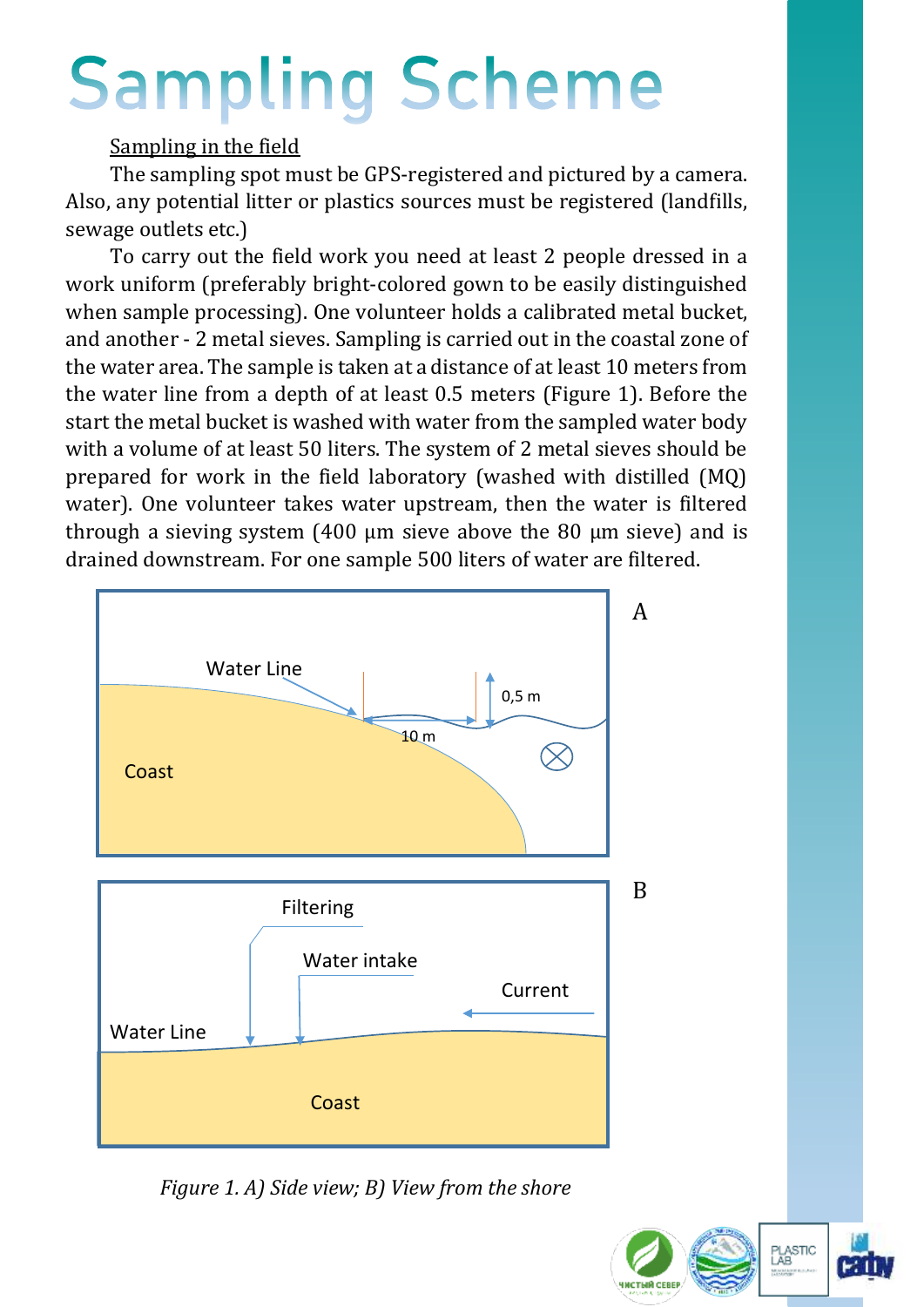### Pre-treatment in the field laboratory

On the basis of the field laboratory the sample is transferred from the sieves to a glass jar. From each sieve rinse all of the sampled material into a glass beaker using a wash bottle with distilled (MQ) water. After the sieve is visually absolutely clean it must be rinsed 5 more times. Then the entire volume of the sample is transferred from a glass beaker to a glass jar. The glass beaker is washed thoroughly several times (5 times at least). Then the obtained sample is fixed with ethanol and hermetically sealed in a glass jar (Figure 2). The jar is carefully marked.



*Figure 2. A) Sieve washing with MQ; B) Water sample transfer to the jar; C) Sample with ethanol-fixed suspended organic matter*